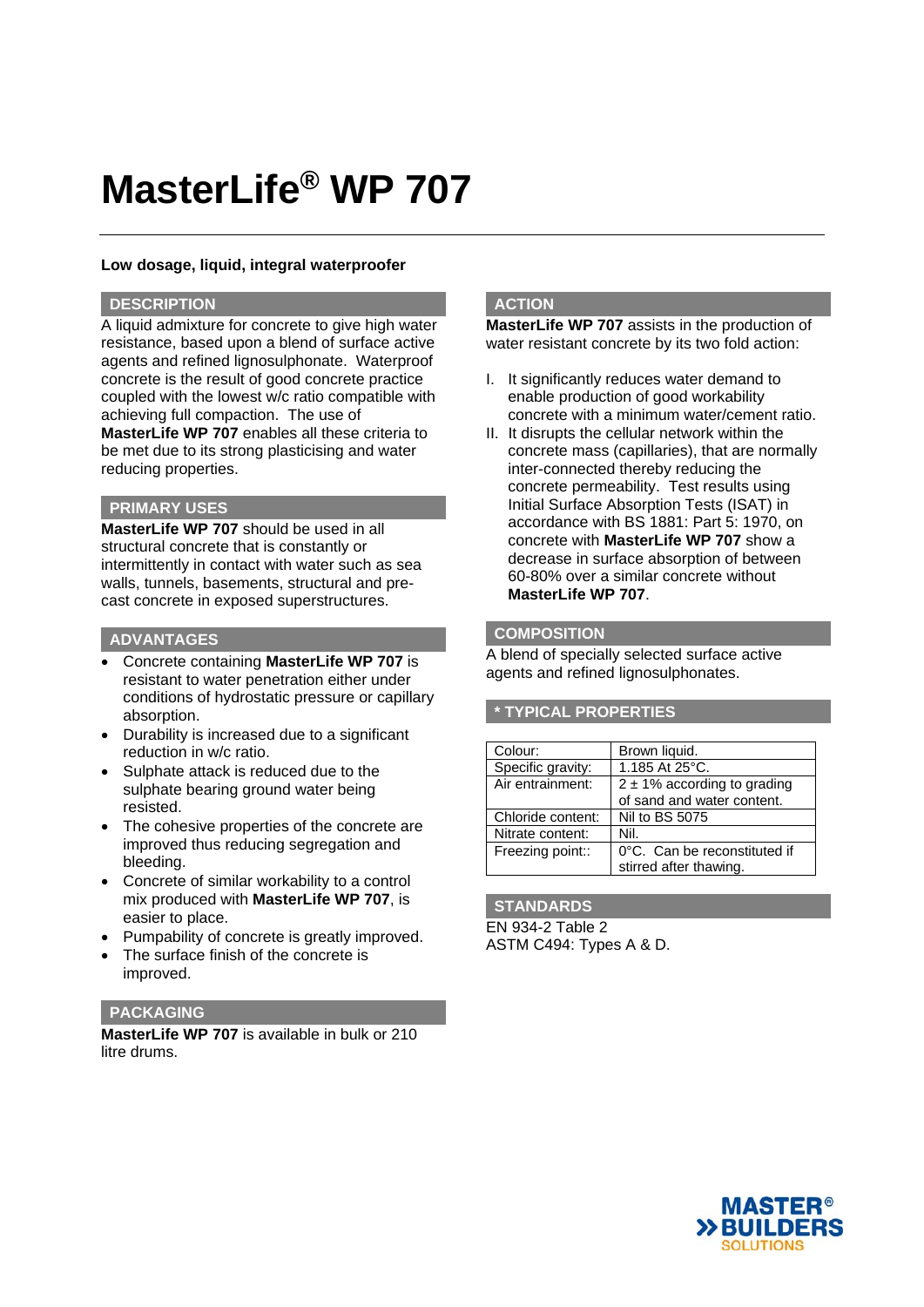# **MasterLife® WP 707**

## **DIRECTIONS FOR USE**

**MasterLife WP 707** should be added with the mixing water preferably via a dispenser. It should never be added to the dry cement. No extensions to mixing times are required.

## **Points to remember when producing waterproof concrete:**

- Ensure specified water / cement ratio is not exceeded; work within the range of 0.4 to 0.6.
- Keep water content as low as possible compatible with achieving full compaction.
- Place concrete quickly and ensure it is thoroughly compacted.
- Protect new concrete against rapid drying out and ensure adequate and complete curing with BASF's **MasterKure** curing compounds.

# **DOSAGE**

320ml per 100kg of cement. Field trials should be conducted to determine the effect of **MasterLife WP 707** on the workability of the concrete.

#### **EFFECTS OF OVER DOSAGE**

- Slight set retardation. (No effect on striking times).
- Slight increase in air content.
- Increase in workability.

# **SPECIAL FEATURES**

Advantage of **MasterLife WP 707** strong plasticising action must be taken to reduce water contents to a minimum. A reduction in w/c ratio in the region of 10 to 15% can generally be achieved.

## **DISPENSING**

**MasterLife WP 707** should be dispensed through a proprietary dispenser such as those available from BASF. Details upon request.

# **TYPICAL TEST RESULTS**

# **TABLE 1 – WATER ABSORBENCY**

| Mix Proportions:   | Series I         | Series II |
|--------------------|------------------|-----------|
| Cement             | 340kg            | 400kg     |
| Sand               | 650kg            | 585kg     |
| 20mm-5mm aggregate | 1280             | 1285      |
| Workability        | 50 <sub>mm</sub> | 100mm     |

|                           | Series I   |                   | Series II  |                   |
|---------------------------|------------|-------------------|------------|-------------------|
| Admixture                 | None       | <b>MasterLife</b> | None       | <b>MasterLife</b> |
|                           |            | <b>WP 707 at</b>  |            | <b>WP 707 at</b>  |
|                           |            | 320ml/            |            | 320ml/            |
|                           |            | 100 <sub>kg</sub> |            | 100 <sub>kg</sub> |
|                           |            | cement            |            | cement            |
| Cement                    | <b>SRC</b> | <b>SRC</b>        | <b>OPC</b> | <b>OPC</b>        |
| Air %                     | 1          | 3                 | 1          | 3                 |
| W/C                       | 0.5        | 0.44              | 0.435      | 0.37              |
| Density kg/m <sup>3</sup> | 2.43       | 2.43              | 2.45       | 2.43              |
| Water                     | 4.6        | 2.0               | 4.1        | 1.8               |
| absorbency                |            |                   |            |                   |
| after 2 hours             |            |                   |            |                   |

# **TABLE 2 - INITIAL SURFACE ABSORPTION TEST**

| Reference:           | Initial surface absorption (ml/m <sup>2</sup> /sec) |                  |        |        |  |
|----------------------|-----------------------------------------------------|------------------|--------|--------|--|
| Control              | $10 \text{ min}$                                    | $30 \text{ min}$ | 1 hour | 2 hour |  |
| 1                    | 2.04                                                | 1.15             | 0.87   | 0.73   |  |
| 2                    | 2.58                                                | 1.77             | 1.44   | 1.28   |  |
| 3                    | 2.33                                                | 1.61             | 1.35   | 1.23   |  |
| Average              | 2.31                                                | 1.51             | 1.22   | 1.08   |  |
|                      |                                                     |                  |        |        |  |
| <b>MasterLife WP</b> |                                                     |                  |        |        |  |
| 707                  |                                                     |                  |        |        |  |
| 1                    | 0.98                                                | 0.48             | 0.34   | 0.24   |  |
| 2                    | 1.09                                                | 0.56             | 0.41   | 0.28   |  |
| 3                    | 0.60                                                | 0.35             | 0.27   | 0.20   |  |
| Average              | 0.89                                                | 0.46             | 0.34   | 0.24   |  |